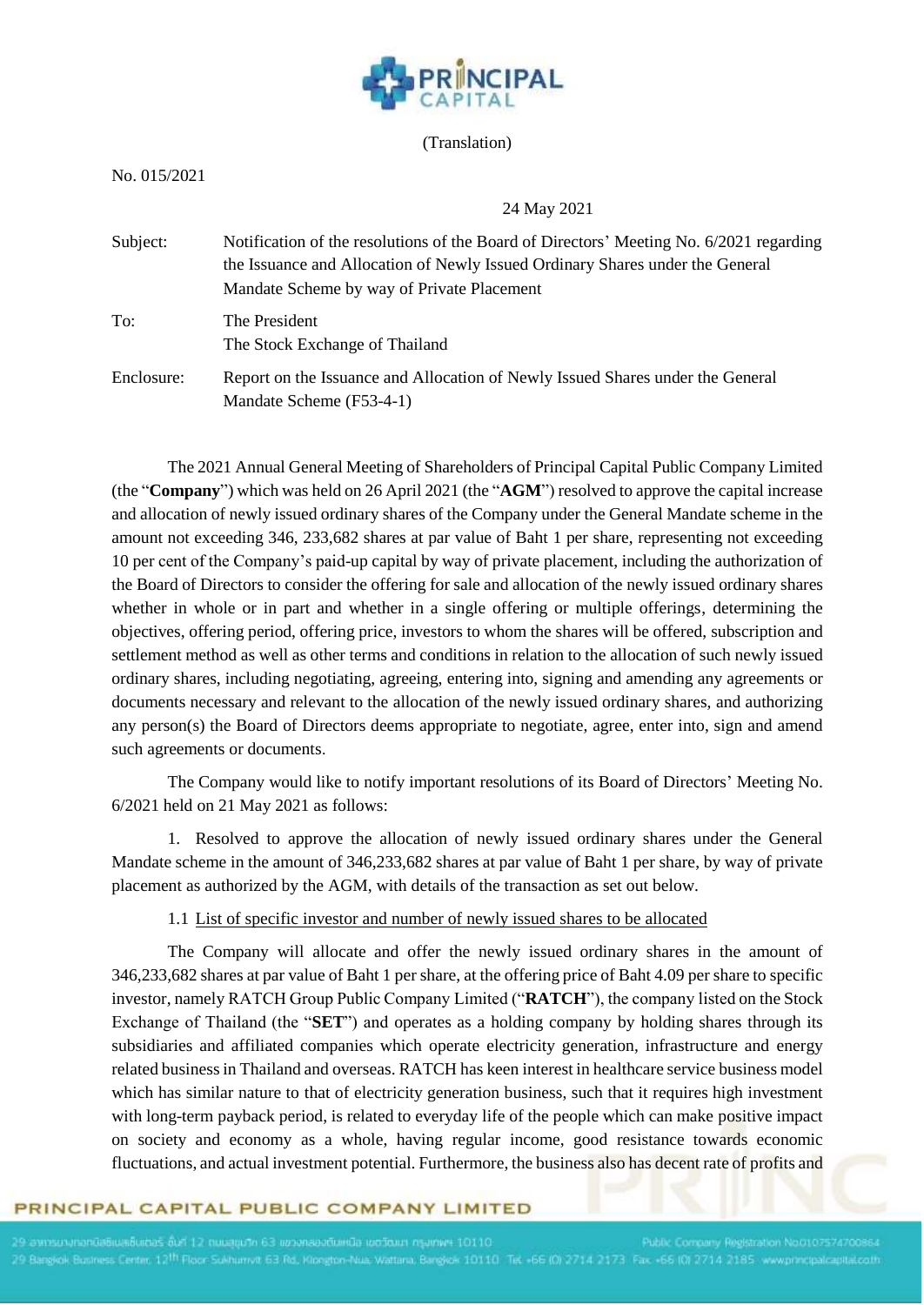

returns which reflects the stability of the Company's financial position. As RATCH plans to expand its business to healthcare sector, it together with the Company can cooperate to expand and develop healthcare service business such as investing in new hospitals, health technology and other related businesses in the future, which will benefit and support the operation of both the Company and RATCH. In this connection, the Board of Directors has reviewed RATCH's published financial statements and viewed that RATCH has sufficient fund for the subscription of the newly issued ordinary shares offered by way of private placement and has stable financial position, and is not a connected person of the Company under the Notification of the Capital Market Supervisory Board No. TorJor. 21/2551 entitled Rules on Connected Transactions (as amended) and the Notification of the Board of Governors of the SET entitled Disclosure of Information and Other Acts of Listed Companies Concerning the Connected Transactions B.E. 2546 (A.D. 2003) (as amended). The offering and allocation of the newly issued ordinary shares will result in RATCH holding 9.09 per cent of the Company's paid-up capital (calculate after the registration of the Company's paid-up capital with Ministry of Commerce), which shall not make RATCH becomes a major shareholder or a controlling person of the Company.

## 1.2 Offering price of newly issued ordinary shares to specific investor

The offering price for specific investor shall be Baht 4.09 per share, with 9.3 per cent discount of the market price, calculated based on the weighted average price of the Company's shares traded on the SET during the period of 15 consecutive business days prior to the date of determination of the offering price by the Board of Directors, namely the period from 28 April 2021 to 20 May 2021, which was equivalent to Baht 4.51 per share (information from SETSMART at [www.setsmart.com\)](http://www.setsmart.com/). In light this, the offering price is not lower than 90 per cent of the market price pursuant to the Notification of the Capital Market Supervisory Board No. TorJor. 72/2558 entitled Approval for Listed Companies to Offer Newly Issued Ordinary Shares by way of Private Placement (as amended) (the "**Notification No. TorJor. 72/2558**").

In the event that the offering price of the newly issued ordinary shares under this private placement scheme is lower than 90 per cent of the market price, calculated based on the weighted average price of the Company's shares traded on the SET during the period from between seven consecutive business days to not exceeding 15 consecutive business days prior to the first date of the subscription period. The specific investor allocated with such newly issued ordinary shares shall be restricted from selling such shares for a period of one year from the date on which the Company's shares start trading on the SET (Silent Period). Upon the expiry of six months after the Company's newly issued shares has started trading on the SET, the specific investor may gradually sell up to 25 per cent of all such lockedup shares in accordance with the requirement set out in the Notification of the SET entitled Rules, Conditions and Procedures for Consideration of Application for Listing of Ordinary Shares or Preferred shares for Capital Increase as Listed Securities B.E. 2558 (A.D. 2015) (as amended) along with the Circular Letter of the SET entitled the Stipulation on Prohibiting the Sales of Shares in Specified Period (Silent Period) for Shares or Convertible Securities Offered through Private Placement dated 29 April 2015.

#### 1.3 Period for subscription and payment for newly issued ordinary shares

The period for subscription and payment for newly issued ordinary shares shall be 24 - 27 May 2021, whereby the date of determination of the offering price is not exceeding 3 business days prior to the first day of subscription period.

## PRINCIPAL CAPITAL PUBLIC COMPANY LIMITED

y Registration No.0107574700864 29 Bangkok Business Centre, 12<sup>th</sup> Floor Sukhamvit 63 Rd. Klongton-Nua, Wattana, Bangkok 10110. Tet +66 (0) 2714 2173 Fax +66 (0) 2714 2185 www.principalis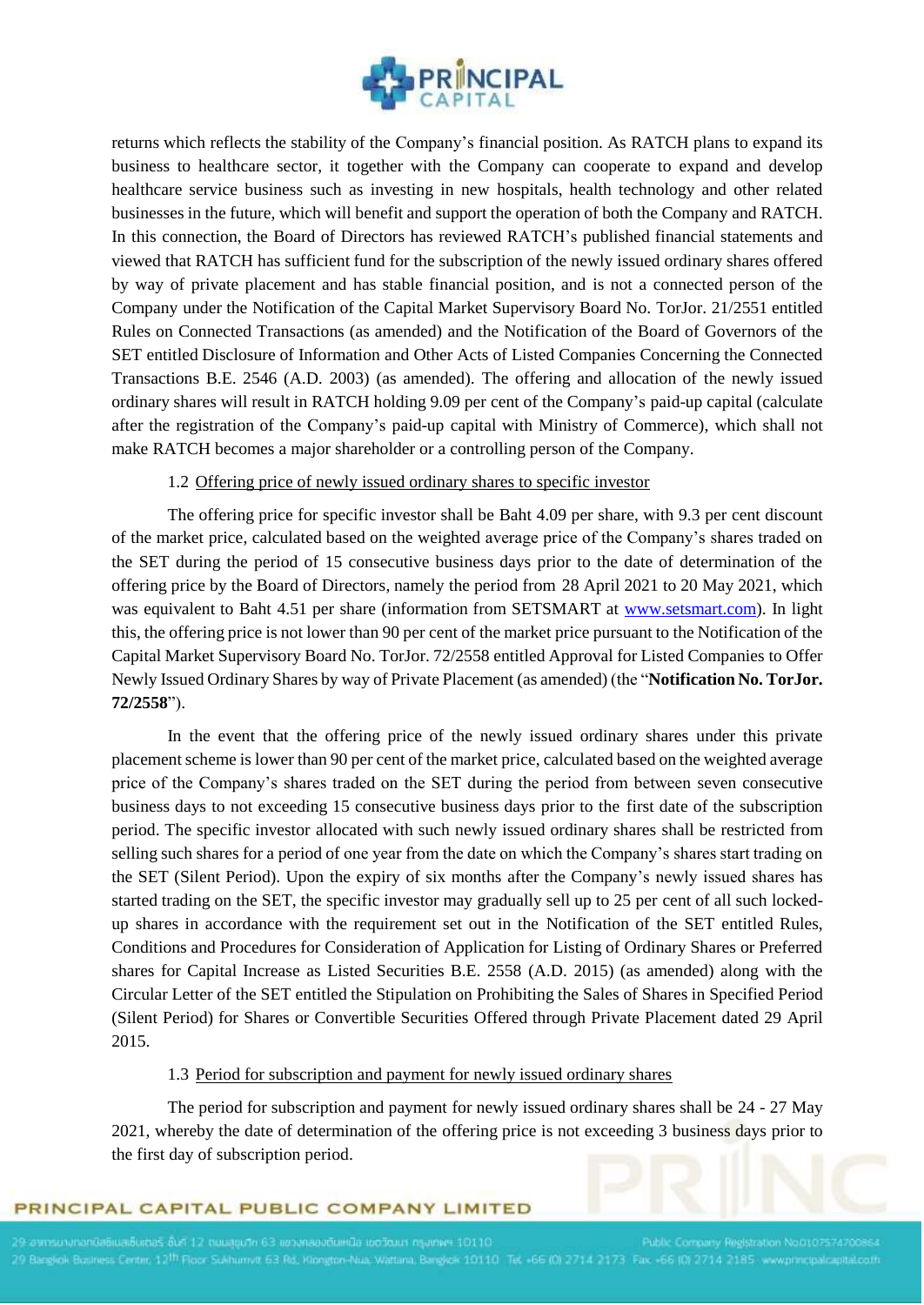

In this regard, the specific investor shall subscribe for 346,233,682 newly issued ordinary shares of the Company and shall pay for the newly issued ordinary shares at the price of Baht 4.09 per share, totaling Baht 1,416,095,759.38. Following the offering of the newly issued ordinary shares under this private placement scheme, the Company shall have no remaining shares which has not been distributed.

Please refer to the enclosed Report on the Issuance and Allocation of Newly Issued Shares under the General Mandate Scheme (F53-4-1) for more information on the offering and allocation of the newly issued ordinary shares by way of private placement under the General Mandate scheme.

2. Resolved to approve the entering into any agreements and/or documents relevant to the offering and allocation of such newly issued ordinary shares, including the performance of obligations under such relevant agreements and other documents.

3. Authorized any two of Dr. Satit Viddayakorn, Mr. Veera Srichanachaichok and Mrs. Achara Ratanaphunsri, to jointly sign with the Company seal being affixed to undertake any actions in relation to the offering and allocation of such newly issued ordinary shares under General Mandate scheme as follows:

(1) signing any agreements and/or documents necessary and relevant to the allocation of the newly issued ordinary shares including amending such agreements and documents and information memorandum or related disclosures;

(2) signing applications, waivers, notices and any documents relating to the allocation of such newly issued ordinary shares, including effecting relevant registration with the Ministry of Commerce and listing such newly issued ordinary shares on SET as well as contacting, coordinating and filing documents with relevant government authorities or other agencies (whether in Thailand or overseas); and

(3) Undertaking any acts necessary and relevant to complete the allocation and offering of the newly issued ordinary shares.

Please be informed accordingly.

Yours sincerely

*-Signature-*Miss Ritima Jirasuradate Corporate Secretary



#### PRINCIPAL CAPITAL PUBLIC COMPANY LIMITED

y Registration No.0107574700863 29 Bangkok Business Centre, 12<sup>th</sup> Floor Sukhumvit 63 Rd, Klongton-Nua, Wattana, Bangkok 10110 Tet +66 (0) 2714 2173 Fax +66 (0) 2714 2185 www.principalcapital.co.th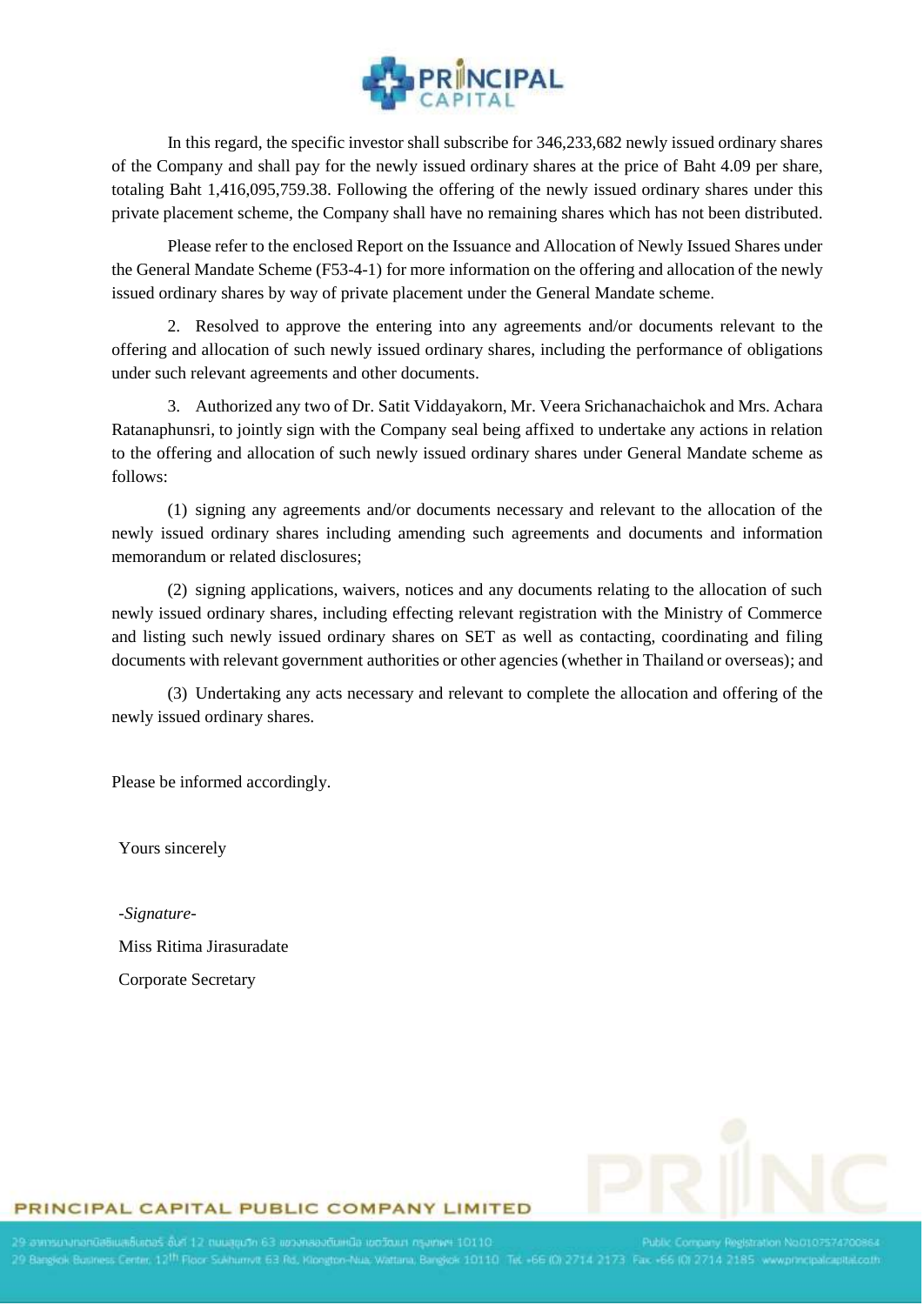

**Disclosure**

(F 53-4-1)

### **Report on issuance and allocation of new shares under General Mandate scheme**

### **Principal Capital Public Company Limited**

## **21 May 2021**

We, Principal Capital Public Company Limited. (the "**Company**"), hereby report the resolutions of the Company's Board of Directors' Meeting No. 6/2021, held on 21 May 2021, regarding the allocation of newly issued ordinary shares under General Mandate scheme, with detail as follows:

# 1. **Number of newly issued ordinary shares under General Mandate scheme before this allocation**

- $\boxtimes$  The 2021 Annual General Meeting of Shareholders of the Company held on 26 April 2021 resolved to approve the increase of the Company's registered capital and allocation of its newly issued ordinary shares under the General Mandate scheme by way of private placement and the authorization of the Board of Directors to consider the details of the allocation of newly issued ordinary shares under the General Mandate scheme. The details of the resolutions are summarized as follows:
- $\Box$  The Board of Directors' Meeting No. ……, held on………………….. to approve the issuance and allocation its newly issued ordinary share under the General Mandate No. …………., which the remaining new shares under General Mandate to be allocated, the details of which may by summarized as follows:

| <b>Allocation</b> to         | <b>Type of Securities</b> | <b>Number of Shares (shares)</b> | <b>Remark</b>         |
|------------------------------|---------------------------|----------------------------------|-----------------------|
| <b>Existing Shareholders</b> | <b>Ordinary Shares</b>    |                                  |                       |
|                              | <b>Preferred Shares</b>   |                                  |                       |
| <b>Public Offering</b>       | <b>Ordinary Shares</b>    |                                  |                       |
|                              | <b>Preferred Shares</b>   | $\overline{\phantom{a}}$         |                       |
| Private Placement            | <b>Ordinary Shares</b>    | Not exceeding                    | Please see the remark |
|                              |                           | 346,233,682                      | below.                |
|                              |                           |                                  |                       |
|                              | <b>Preferred Shares</b>   |                                  |                       |

Remark: The Company shall allocate the newly issued ordinary shares by way of private placement under General Mandate scheme in the amount not exceeding 346,233,682 shares, representing not exceeding 10 per cent of the Company's paid-up capital as of the date that the Board of Directors of the Company had approved the capital increase under the General Mandate scheme.

#### PRINCIPAL CAPITAL PUBLIC COMPANY LIMITED

01101 Palment hudbou 6DHiudbeadere mvit 63 Rd, Klongton-Nua, Wattana, Bangkok 10110, Tet +66 (0) 2714 2173. Fax: +6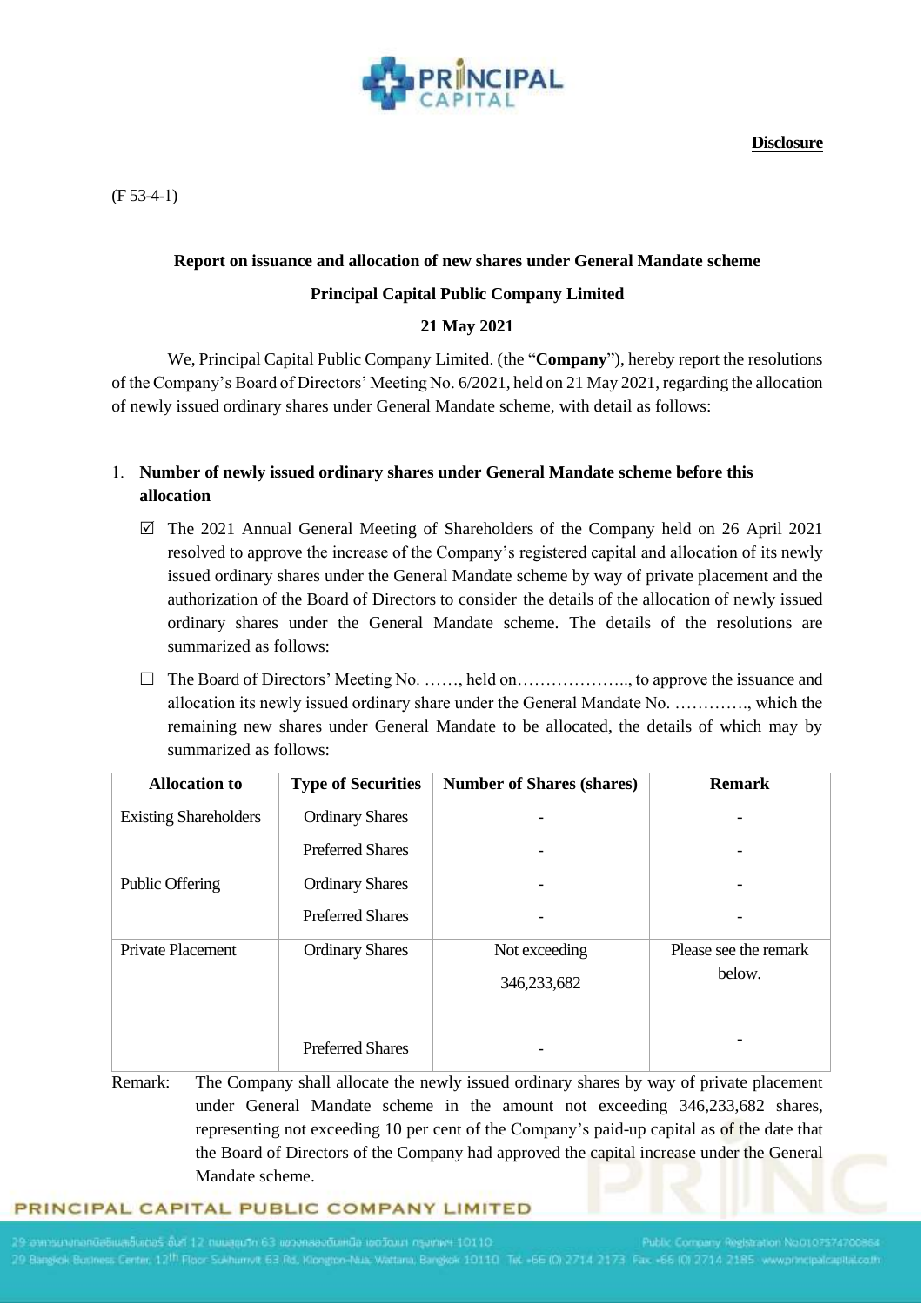

### 2. **Issuance and allocation of newly issued shares under General Mandate scheme**

### **2.1 Details of allocation**

| <b>Allocation to</b> | <b>Type of</b><br><b>Securities</b> | Number of<br><b>Shares</b><br>(Shares) | <b>Ratio</b><br>(Old : New) | <b>Offering</b><br>price<br>(Baht per<br>share) | <b>Share</b><br><b>Subscription</b><br>and payment<br>period | <b>Remark</b>  |
|----------------------|-------------------------------------|----------------------------------------|-----------------------------|-------------------------------------------------|--------------------------------------------------------------|----------------|
| Existing             | <b>Ordinary Shares</b>              |                                        |                             | $\overline{\phantom{a}}$                        |                                                              |                |
| <b>Shareholders</b>  | <b>Preferred Shares</b>             | $\qquad \qquad \blacksquare$           |                             | $\overline{\phantom{a}}$                        |                                                              |                |
| Public               | <b>Ordinary Shares</b>              |                                        |                             | $\overline{\phantom{a}}$                        |                                                              |                |
| Offering             | <b>Preferred Shares</b>             |                                        |                             |                                                 |                                                              |                |
| Private              | <b>Ordinary Shares</b>              | 346,233,682                            |                             | 4.09                                            | 24 - 27 May                                                  | Please see     |
| Placement            |                                     |                                        |                             |                                                 | 2021                                                         | details in the |
|                      |                                     |                                        |                             |                                                 |                                                              | remark         |
|                      |                                     |                                        |                             |                                                 |                                                              | below.         |
|                      | <b>Preferred Shares</b>             |                                        |                             |                                                 |                                                              |                |

### **Remark:**

#### **(a) Details of the allocation of newly issued ordinary shares and the price determination**

The Board of Directors' Meeting of the Company No. 6/2021, held on 21 May 2021 (the "**Board of Directors' Meeting**") considered and resolved to approve the allocation of newly issued ordinary shares under the General Mandate scheme by way of private placement, as per the following details;

1. offered and allocated the newly issued ordinary shares in the amount of 346,233,682 shares at par value of Baht 1 per share to specific investor, namely RATCH Group Public Company Limited ("**RATCH**"), the company listed on the Stock Exchange of Thailand (the "**SET**") and operates as a holding company by holding shares through its subsidiaries and affiliated companies which operate electricity generation, infrastructure, and energy related business in Thailand and overseas. RATCH has a stable financial status and the capability to make an actual investment, as well as having knowledge, capability, experience or potential which would benefit or support the Company's business operation and is not a connected person of the Company under the Notification of the Capital Market Supervisory Board No. TorJor. 21/2551 entitled Rules on Connected Transactions (as amended) and the Notification of the Board of Governors of the SET entitled Disclosure of Information and Other Acts of Listed Companies Concerning the Connected Transactions B.E. 2546 (A.D. 2003) (as amended).

2. determined the offering price for specific investor at Baht 4.09 per share, totaling not exceeding Baht 1,416,095,759.38, with 9.3 per cent discount of the market price, calculated based on the weighted average price of the Company's shares traded on the SET during the period of 15 consecutive business days prior to the date of determination of the offering price by the Board of Directors, namely the period from 28 April 2021 to 20 May 2021, which was equivalent to Baht 4.51 per share (information

# PRINCIPAL CAPITAL PUBLIC COMPANY LIMITED

Centrin, 12<sup>11</sup> Floor Sukhurrivit, 63 Rd. Klongton-Nua, Wattana, Bangkok 10110, Tel: +66 (0) 2714 2173. Fax. +66 (0) 2714-2185 www.nhritis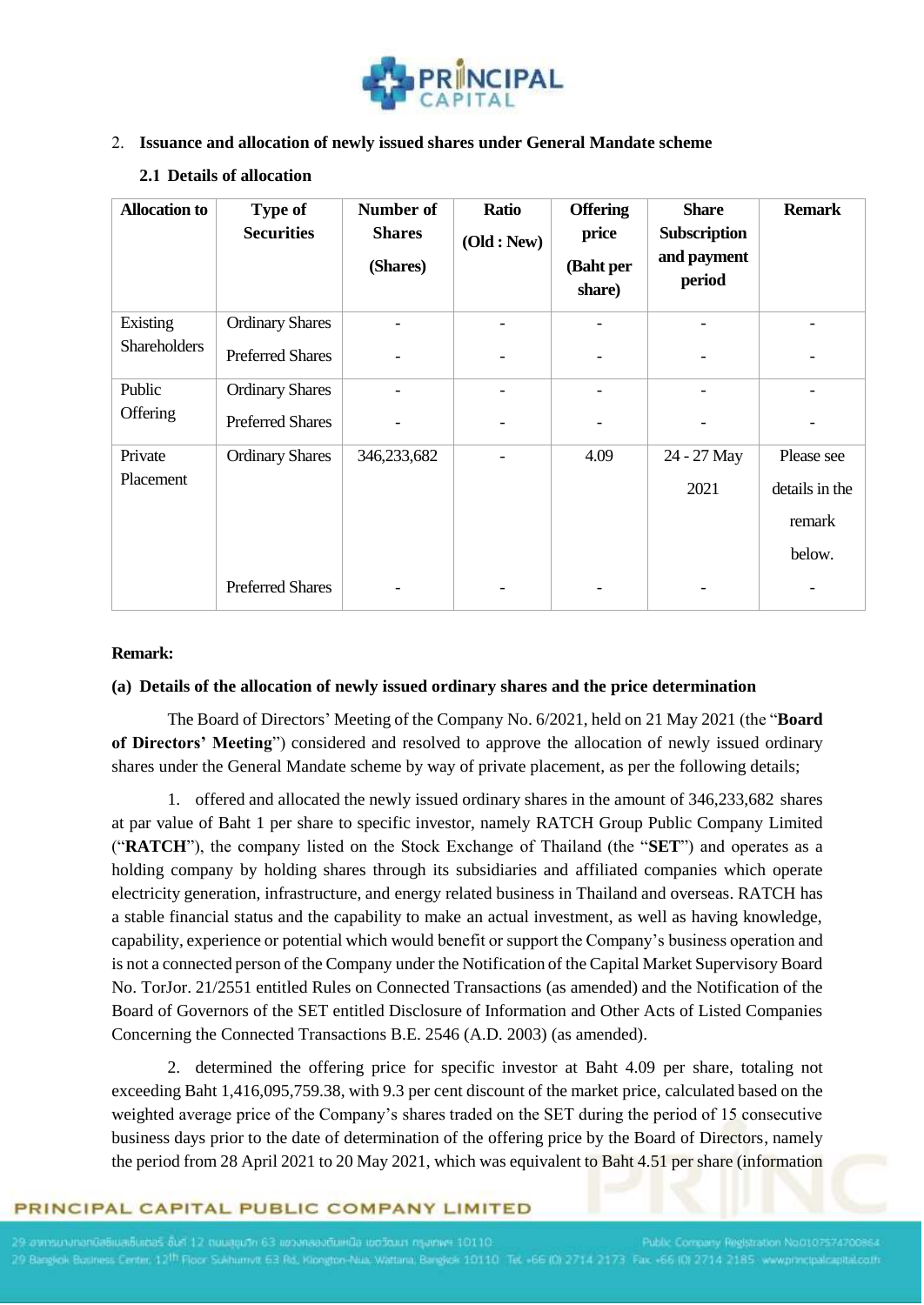

from SETSMART at [www.setsmart.com\)](http://www.setsmart.com/). In light of this, the offering price is not lower than 90 per cent of the market price pursuant to the Notification of the Capital Market Supervisory Board No. TorJor. 72/2558 entitled Approval for Listed Companies to Offer Newly Issued Ordinary Shares by way of Private Placement (as amended).

In the event that the offering price of the newly issued ordinary shares under this private placement scheme is lower than 90 per cent of the market price, calculated based on the weighted average price of the Company's shares traded on the SET during the period from between seven consecutive business days to not exceeding 15 consecutive business days prior to the first date of the subscription period. The specific investor allocated with such newly issued ordinary shares shall be restricted from selling such shares for a period of one year from the date on which the Company's shares start trading on the SET (Silent Period). Upon the expiry of six months after the Company's newly issued shares has started trading on the SET, the specific investor may gradually sell up to 25 per cent of all such lockedup shares in accordance with the requirement set out in the Notification of the SET entitled Rules, Conditions and Procedures for Consideration of Application for Listing of Ordinary Shares or Preferred shares for Capital Increase as Listed Securities B.E. 2558 (A.D. 2015) (as amended) along with the Circular Letter of the SET entitled the Stipulation on Prohibiting the Sales of Shares in Specified Period (Silent Period) for Shares or Convertible Securities Offered through Private Placement dated 29 April 2015.

3. determined the period for subscription and payment for newly issued ordinary shares shall be 24 - 27 May 2021.

| Name                      | <b>RATCH Group Public Company Limited</b>                                                                                                                                                                                                                                                                 |  |
|---------------------------|-----------------------------------------------------------------------------------------------------------------------------------------------------------------------------------------------------------------------------------------------------------------------------------------------------------|--|
| Head office               | 72 Ngam Wong Wan Road, Bangkhen Sub-<br>district, Muang Nonthaburi District, Nonthaburi,<br>Thailand                                                                                                                                                                                                      |  |
| <b>Nature of Business</b> | Operates as a holding company by investing in<br>other companies which are its subsidiaries and/or<br>affiliates (depending on RATCH's shareholding<br>ratio).                                                                                                                                            |  |
|                           | RATCH has invested in companies developing<br>power plant projects using several main fuels,<br>renewable<br>energy projects, other related<br>electricity generation business and other energy<br>business in Thailand and overseas. RATCH's<br>main revenue comes from dividends and shared<br>profits. |  |
| President / Director      | Mr. Kijja Sripatthangkura                                                                                                                                                                                                                                                                                 |  |
| Major Shareholder         | Electricity Generating Authority of Thailand<br>(holding 45 per cent of its total shares)                                                                                                                                                                                                                 |  |

# **(b) Information of the specific investor who shall be offered and allocated with the newly issued ordinary shares**

#### PRINCIPAL CAPITAL PUBLIC COMPANY LIMITED

It 63 Rd, Klongton-Nua; Wattana, Bangkok 10110 Tet +66 (0) 2714 2173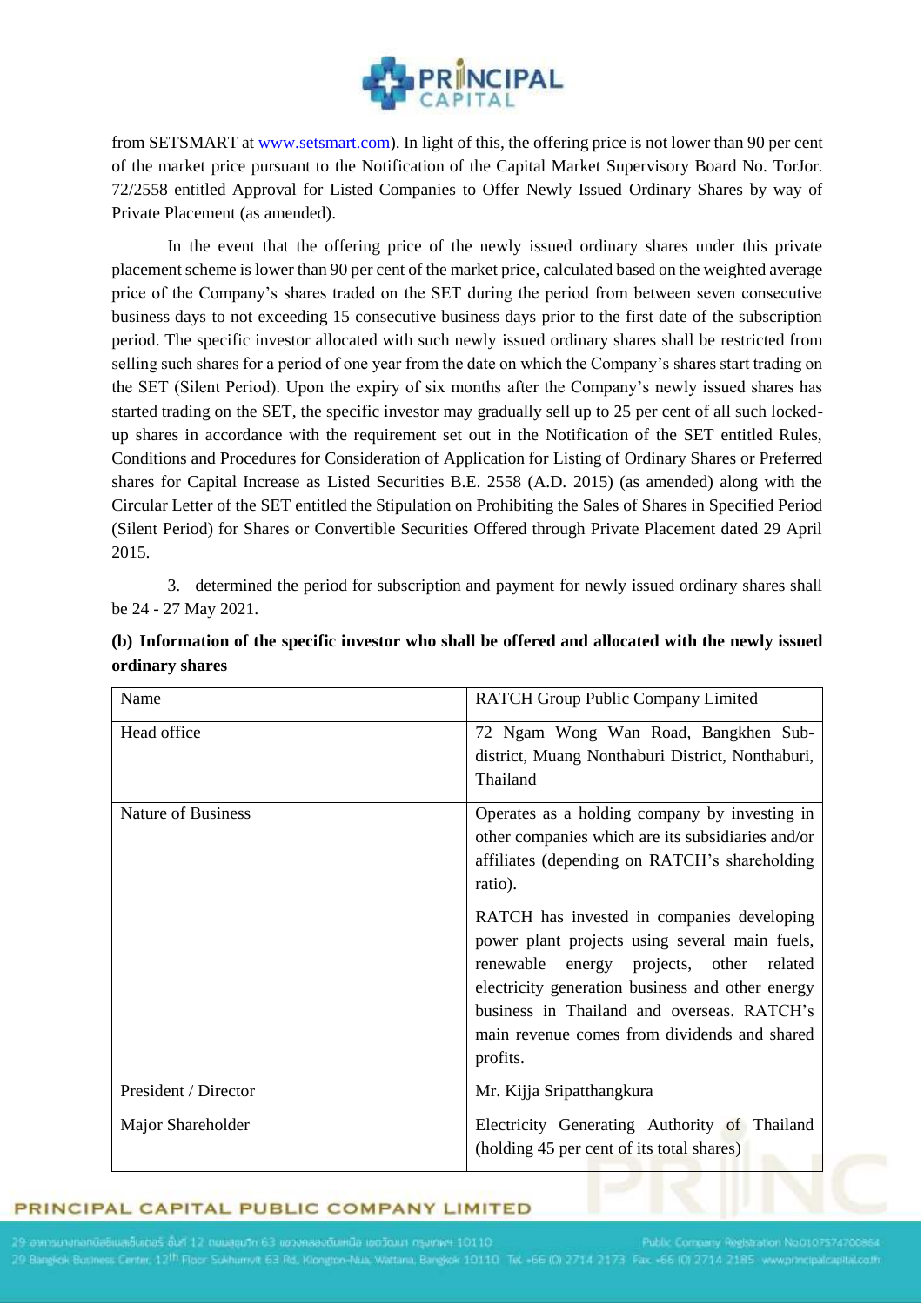

| <b>Investment Countries</b>   | Six countries (such as Thailand, China, Laos,<br>Vietnam, Indonesia and Australia)                                                                                                                                                                                                                                                                                                                                                                                                                                                                                                                                                                                                                                                                                                                                                                                                                                                                                                                                                                                                   |
|-------------------------------|--------------------------------------------------------------------------------------------------------------------------------------------------------------------------------------------------------------------------------------------------------------------------------------------------------------------------------------------------------------------------------------------------------------------------------------------------------------------------------------------------------------------------------------------------------------------------------------------------------------------------------------------------------------------------------------------------------------------------------------------------------------------------------------------------------------------------------------------------------------------------------------------------------------------------------------------------------------------------------------------------------------------------------------------------------------------------------------|
| Relationship with the Company | Not a connected person of the Company under the<br>Notification of the Capital Market Supervisory<br>Board No. TorJor. 21/2551 entitled Rules on<br>Connected Transactions (as amended) and the<br>Notification of the Board of Governors of the SET<br>entitled Disclosure of Information and Other Acts<br>of Listed Companies Concerning the Connected<br>Transactions B.E. 2546 (A.D. 2003) (as<br>amended).                                                                                                                                                                                                                                                                                                                                                                                                                                                                                                                                                                                                                                                                     |
| Rationale on Allocation       | RATCH has keen interest in healthcare service<br>business model which has similar nature to that of<br>electricity generation business, such that the<br>healthcare<br>service<br>business<br>requires high<br>investment with long-term payback period, is<br>related to everyday life of the people which can<br>make positive impact on society and economy as<br>a whole, having regular income, good resistance<br>towards economic fluctuations<br>and<br>actual<br>investment potential. Furthermore, the business<br>also has decent rate of profits and returns which<br>reflects the stability of the Company's financial<br>position. As RATCH plans to expand its business<br>to healthcare sector, it together with the Company<br>can cooperate to expand and develop healthcare<br>service business such as investing in new<br>hospitals, health technology and other related<br>businesses in the future.<br>Other methods for the offering of the newly issued<br>ordinary shares would not be appropriate and not<br>in the Company's best interest at this time. |



## PRINCIPAL CAPITAL PUBLIC COMPANY LIMITED

29 annsurunanüaliwaliumas (uri 12 muaguth 63 azonaaadumua addibun nyamwi 10110 Public Company Registration Nooto7574700864 Public Company Registration Nooto7574700864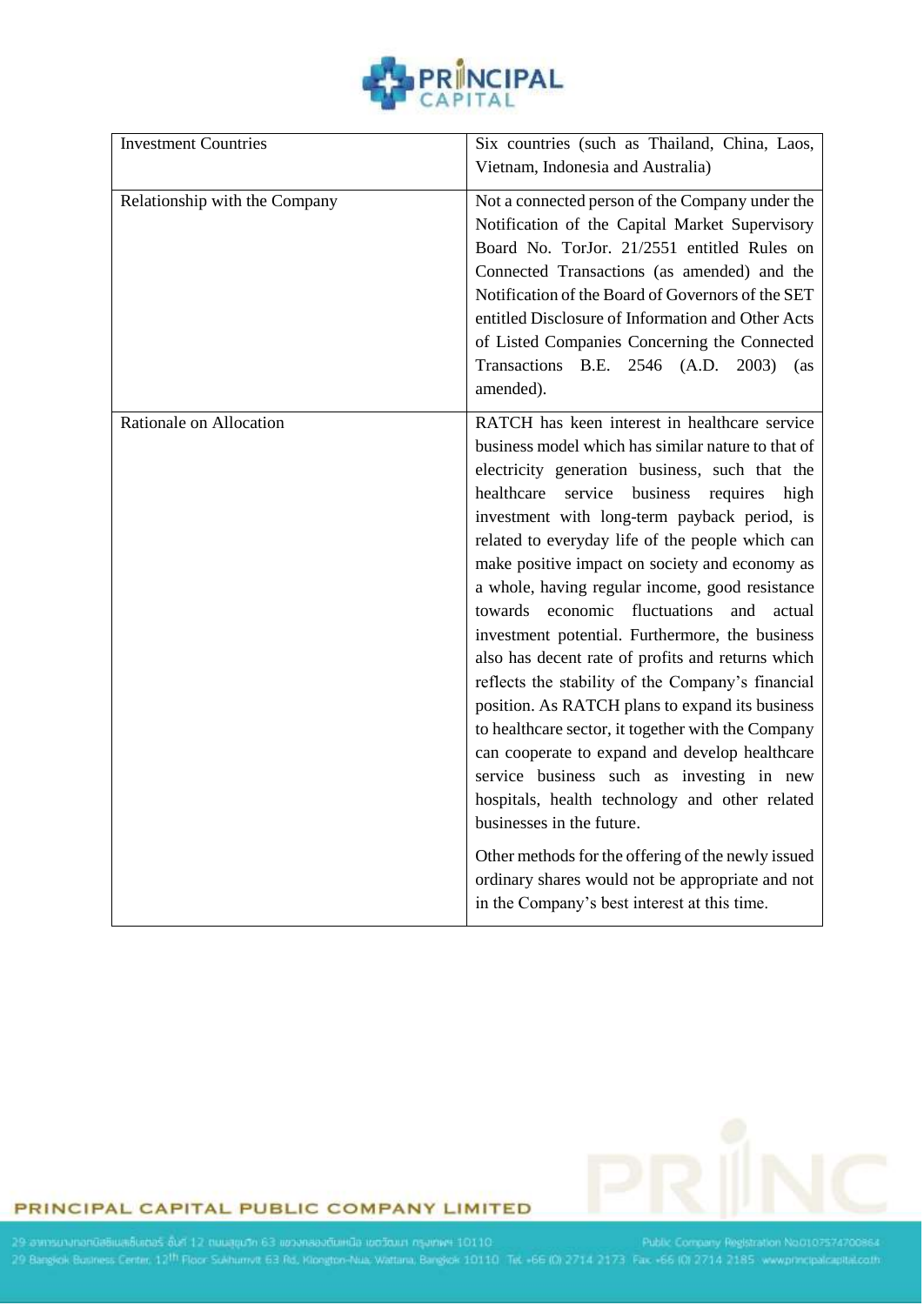

**Shareholding structure of the Company before and after the allocation of newly issued ordinary shares under the General Mandate scheme by way of private placement**

| Shareholders'names |                                                            | <b>Before the allocation</b><br>(as of 17 March 2021, calculated from the<br>Company's paid-up capital)                                 |          |
|--------------------|------------------------------------------------------------|-----------------------------------------------------------------------------------------------------------------------------------------|----------|
|                    |                                                            | <b>Number of Shares</b><br>(share)                                                                                                      | % Shares |
| 1.                 | Ms. Satita Viddayakorn                                     | 1,760,115,114                                                                                                                           | 50.84    |
| 2.                 | Mr. Satit Viddayakorn                                      | 821,728,800                                                                                                                             | 23.73    |
| 3.                 | <b>International Finance</b><br>Corporation (IFC)          | 222,249,300                                                                                                                             | 6.42     |
| 4.                 | Peak Development Holdings<br>Ltd.                          | 157,737,029                                                                                                                             | 4.56     |
| 5.                 | Ms. Sirinya Apimonbutra                                    | 100,000,000                                                                                                                             | 2.89     |
| 6.                 | Ms. Pallapa Viddayakorn                                    | 48,986,700                                                                                                                              | 1.41     |
| 7.                 | Ms. Tanatorn Viddayakorn                                   | 22,985,100                                                                                                                              | 0.66     |
| 8.                 | Mrs. Payao Chalacheep                                      | 14,000,600                                                                                                                              | 0.40     |
| 9.                 | Mr. Sueksit Phetchampai                                    | 13,743,100                                                                                                                              | 0.40     |
|                    | 10. Ms. Pichaya Krimwongrat                                | 12,055,300                                                                                                                              | 0.35     |
|                    | Shareholders'names                                         | <b>After the allocation</b><br>(estimates as of the registration date of the<br>paid-up capital in respect of<br>the specific investor) |          |
|                    |                                                            | <b>Number of Shares</b><br>(share)                                                                                                      | % Shares |
| 1.                 | Ms. Satita Viddayakorn                                     | 1,760,115,114                                                                                                                           | 46.21    |
| 2.                 | Mr. Satit Viddayakorn                                      | 821,728,800                                                                                                                             | 21.58    |
| 3.                 | <b>RATCH</b><br>Public<br>Group<br>Company Limited (RATCH) | 346,233,682                                                                                                                             | 9.09     |
| 4.                 | <b>International Finance</b><br>Corporation (IFC)          | 222,249,300                                                                                                                             | 5.84     |
| 5.                 | Peak Development Holdings<br>Ltd.                          | 157,737,029                                                                                                                             | 4.14     |

### PRINCIPAL CAPITAL PUBLIC COMPANY LIMITED

29 amsununandaliualualuas olif 12 muagusn 63 iibninaaldunda loosuun nyimin 10110 Public Company Registration Nooto7574700864<br>29 Bargkok Busness Centin, 12<sup>th</sup> Floor Sokhumvit 63 Rd. Klongton-Nua, Wattana, Bangkok 10110 Tec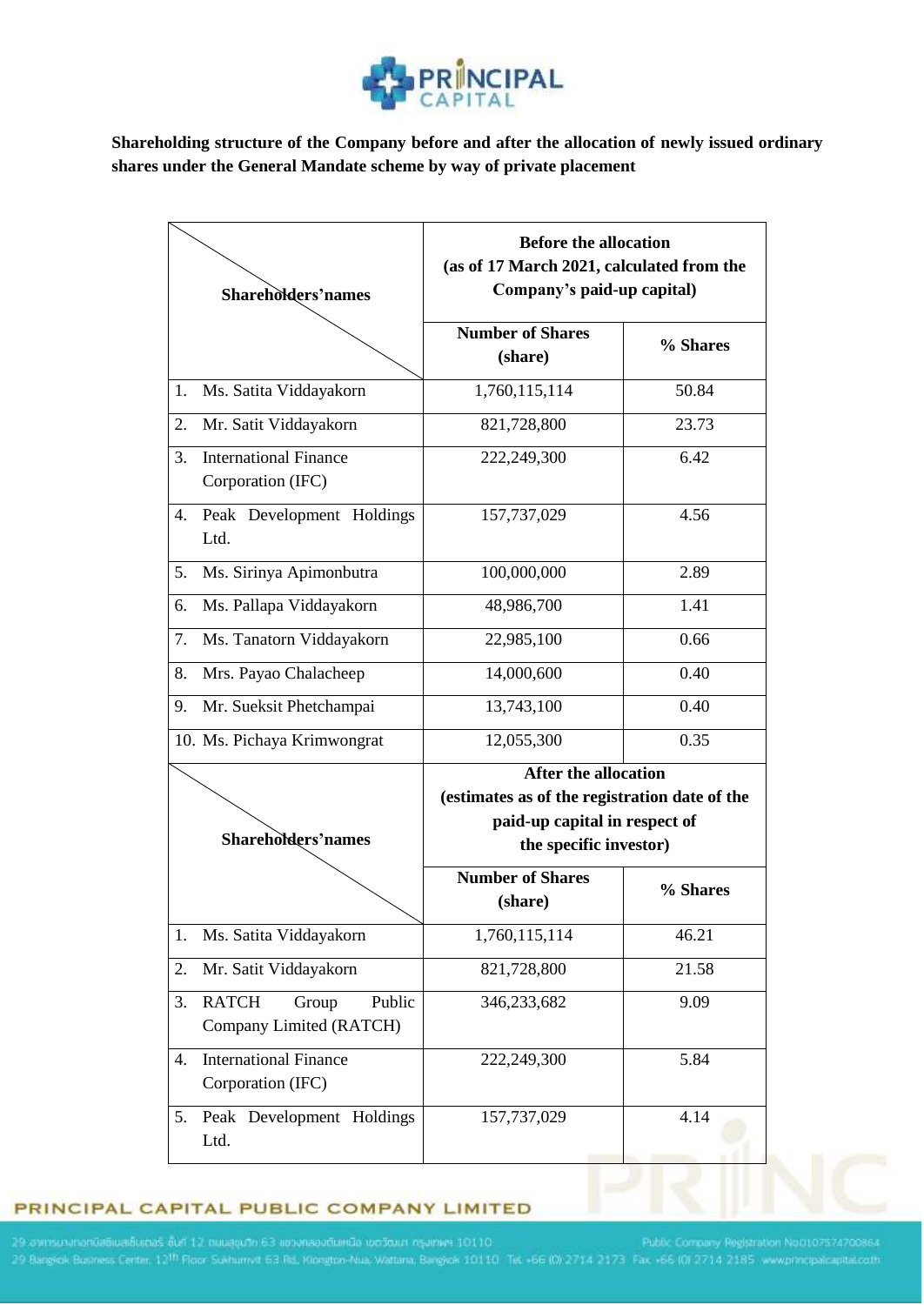

| Ms. Sirinya Apimonbutra<br>6. | 100,000,000 | 2.63 |
|-------------------------------|-------------|------|
| Ms. Pallapa Viddayakorn       | 48,986,700  | 1.29 |
| Ms. Tanatorn Viddayakorn      | 22,985,100  | 0.60 |
| Mrs. Payao Chalacheep<br>9    | 14,000,600  | 0.37 |
| 10. Mr. Sueksit Phetchampai   | 13,743,100  | 0.36 |

### **(c) Criteria and method of selection of specific investors**

The Company has selected the specific investors who shall be allocated the newly issued ordinary shares by using the following criteria and methods:

- 1. not being the Company's connected persons under the notification of the Capital Market Supervisory Board No. TorJor. 21/2551 entitled Rules on Connected Transactions (as amended) and the Notification of the Board of Governors of the SET entitled Disclosure of Information and Other Acts of Listed Companies Concerning the Connected Transactions B.E. 2546 (A.D. 2003)
- 2. being institutional investors in accordance with the Notification of the Securities and Exchange Commission No. KorChor. 17/2551 entitled Determination of Definitions in the Notification Relating to Issuance and Offer for Sale of Securities or being individual investors or juristic persons that have a stable financial status and the capability to make an actual investment, as well as having knowledge, experience or potential which would benefit or support the Company's business operation.

#### **2.2 The Company's arrangement with any fractions of shares**

None

**3. Number of remaining newly issued ordinary shares under General Mandate scheme for subsequent allocation** 

| <b>Allocation</b> to                                | <b>Type of Securities</b> | <b>Number of Shares</b> | <b>Remark</b> |
|-----------------------------------------------------|---------------------------|-------------------------|---------------|
| <b>Existing Shareholders</b>                        | <b>Ordinary Shares</b>    |                         |               |
|                                                     | <b>Preferred Shares</b>   |                         |               |
| Total accommodate the                               | <b>Ordinary Shares</b>    |                         |               |
| conversion/exercise of<br>the transferable warrants | <b>Preferred Shares</b>   |                         |               |
| <b>Public Offering</b>                              | <b>Ordinary Shares</b>    |                         |               |
|                                                     | <b>Preferred Shares</b>   |                         |               |
| Private Placement                                   | <b>Ordinary Shares</b>    |                         |               |
|                                                     | <b>Preferred Shares</b>   |                         |               |

The due date for the allocation of the newly issued ordinary shares under General Mandate scheme is the date on which the Company holds the next Annual General Meeting of Shareholders or the

#### PRINCIPAL CAPITAL PUBLIC COMPANY LIMITED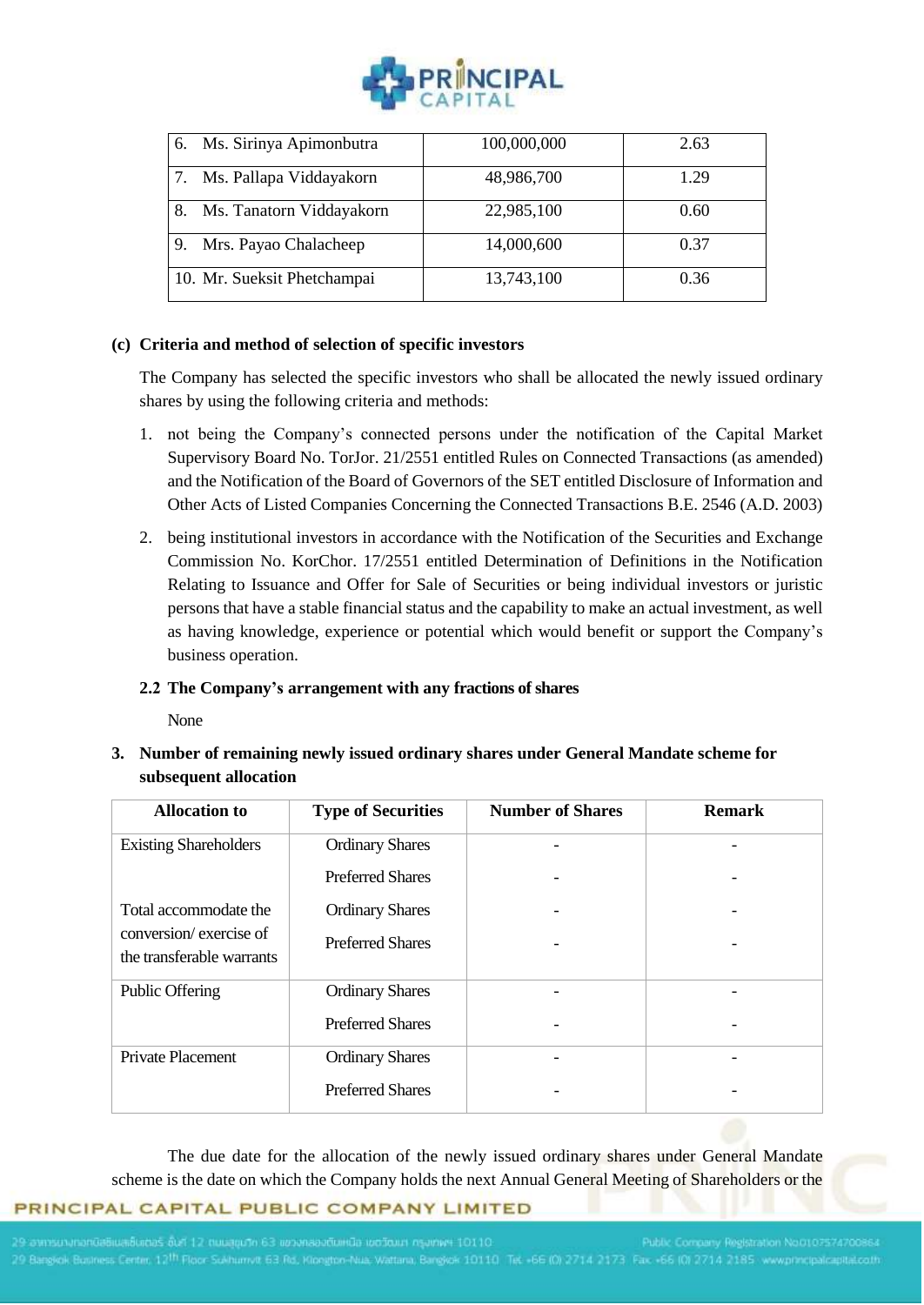

date by which the law requires the Company to hold the next Annual General Meeting of Shareholders, whichever is earlier.

#### **4. Schedule for determination of the right to subscribe for new shares**

- $\Box$  The record date to determine the list of shareholders entitled to subscribe for such newly issued shares shall be on………-………….
- $\Box$  The share register shall be closed to suspend any share transfer for the right to subscribe for such newly issued shares on ……-……….

## **5. The progress of the capital increase/share allotment by relevant governmental agency and conditions thereto (if any)**

5.1 The Company will submit relevant documents to the Securities and Exchange Commission and the SET prior to the offering of the newly issued ordinary shares by way of private placement, in order to obtain a deemed approval for such offering.

5.2 The Company will submit the application for the registration of the change of its paid-up capital to the Department of Business Development, the Ministry of Commerce within 14 days from the date on which the newly issued ordinary shares are allocated by way of private placement.

5.3 The Company will submit the application to the SET for the listing of its newly issued ordinary shares.

#### **6. Objectives of the capital increase and plans for utilizing proceeds received from the capital increase**

As the Company has continuous plan for investment and business expansion in the future, it wishes to raise fund for utilizing as a source of fund to support its business expansion plan in a timely manner. The Company has plan to utilize such fund to expand its hospital and related business. According to the Company's investment plan, within 2021, the Company shall expand its hospital business, including developing and expanding its existing hospitals as well as investing in new hospitals by acquiring existing hospitals and/or investing in new hospital, with investment fund of approximately of Baht 1,500-2,000 million. In addition, the Company may use the fund as working capital and to partially repay its debts to the financial institutions. In the event that the Company requires more funds than the amount received from this capital increase, the Company shall consider making loans from the financial institutions. Moreover, the investor wishes to invest in healthcare business, hence it has successfully negotiated with the Company.

In respect of the abovementioned investment plan for the existing and new hospitals, the Company expects to utilize the fund received from the capital increase in Quarter 3 of 2021 to Quarter 2 of 2022.

The Company is still in the process of negotiating with the counterparty and therefore such investment in new hospitals may be uncertain. Nevertheless, the Company shall consider the appropriate way to utilize the fund during the negotiation process, and may utilize such fund for the purpose of shortterm, low risk and high liquidity investment such as investing in debt instruments, in order to allow the Company to utilize such fund (if needed) in a timely manner or delay a drawdown of the loan. If the Company cannot make the investment as planned, the Company may consider utilizing such fund to repay the financial institution loans or utilizes as working capital. Provided that the negotiation in relation to the investment is successful, the Company shall disclose relevant information memorandum to the SET and undertake any relevant actions as required by the relevant rules and regulations.

#### PRINCIPAL CAPITAL PUBLIC COMPANY LIMITED

ty Registration No.0107574700864 Joess Centin, 12<sup>th</sup> Floor Sukhamvit 63.Rd. Klongton-Nua, Wattana, Bangkok 10110. Tet +66 (0) 2714 2173. Fax +66 (0) 2714 2185. www.princip.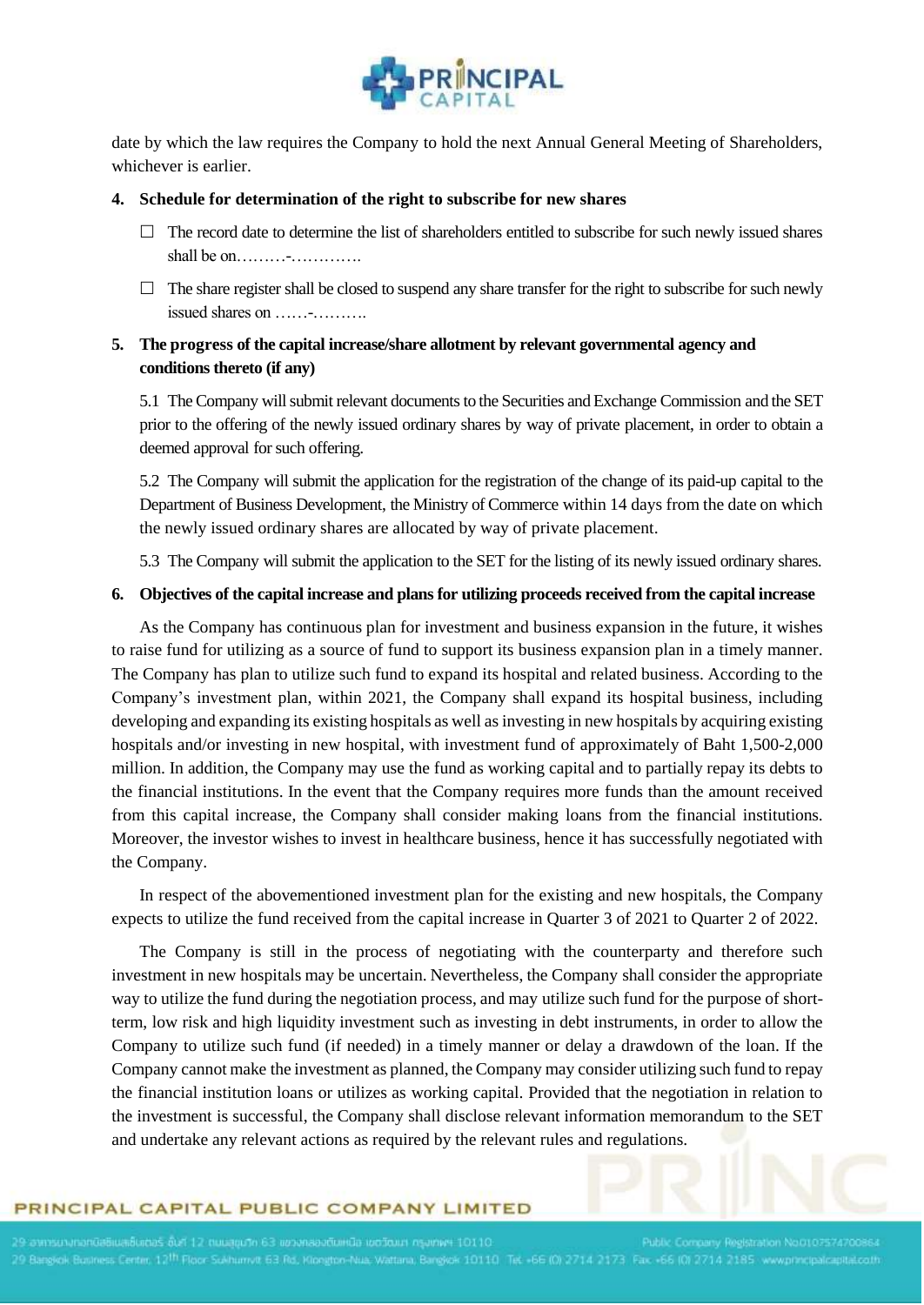

## **7. Benefits which the Company will receive from the capital increase/ allotment of newly issued ordinary shares**

This capital increase under the General Mandate scheme will enable the Company to raise fund within a short period of time and be ready for the implementation of its future investment plan and business expansion in a timely manner. Moreover, the investment by RATCH in the Company shall support the operation of the Company's business as RATCH is a company having regular income, good resistance towards economic fluctuations and actual investment potential. Furthermore, it also has decent rate of profits and returns which reflects the stability of the Company's financial position. As RATCH plans to expand its business to healthcare sector, it together with the Company can cooperate to expand and develop healthcare service business such as investing in new hospitals, health technology and other related businesses in the future, which will increase the opportunity to generate revenue and profit as well as the sustainable growth for the Company and the long term benefits for the shareholders.

## **8. Expected benefits to the shareholders from the capital increase/ allocation of newly issued ordinary shares**

8.1 The Company's expected benefits as stipulated in Clause 7 will help improve the Company's operation and operating results in respect of the investment plan, liquidity and other necessary aspects which enhance the Company's dividend payout ratio to the shareholders.

8.2 The specific investor subscribing for the newly issued ordinary shares shall be entitled to receive dividends from the operating results after being recorded as the Company's shareholders, and such specific investor shall be entitled to dividends when the Company declares dividends in the same manner as the Company's existing shareholders.

## **9. Other details necessary for the shareholders' decision on approval of the capital increase/ allocation of newly issued ordinary shares**

Potential impact of the offering of newly issued ordinary shares

9.1 Effect on the Company's share price (Price dilution)

Pre-offering market price – Post-offering market price

Pre-offering market price

$$
= 4.5104 - 4.4722
$$

4.5104

0.85 per cent

Post-offering market price

(Market price\* Number of paid-up shares) + (Offering price \* Number of shares offered)

Number of paid-up shares + Number of shares offered

 $=$  (4.5104 \* 3,462,336,820) + (4.09 \* 346,233,682)

3,462,336,820 + 346,233,682

= Baht 4.4722 per share

#### PRINCIPAL CAPITAL PUBLIC COMPANY LIMITED

Registration No.0107574700864 29 Bangkok Business Centre, 12<sup>th</sup> Floor Sukhumvit, 63 Rd., Klongton-Nua, Wattana, Bangkok 10110. Tet. -66 (0) 2714 2173. Fax. -66 (0) 2714 2185. www.principalc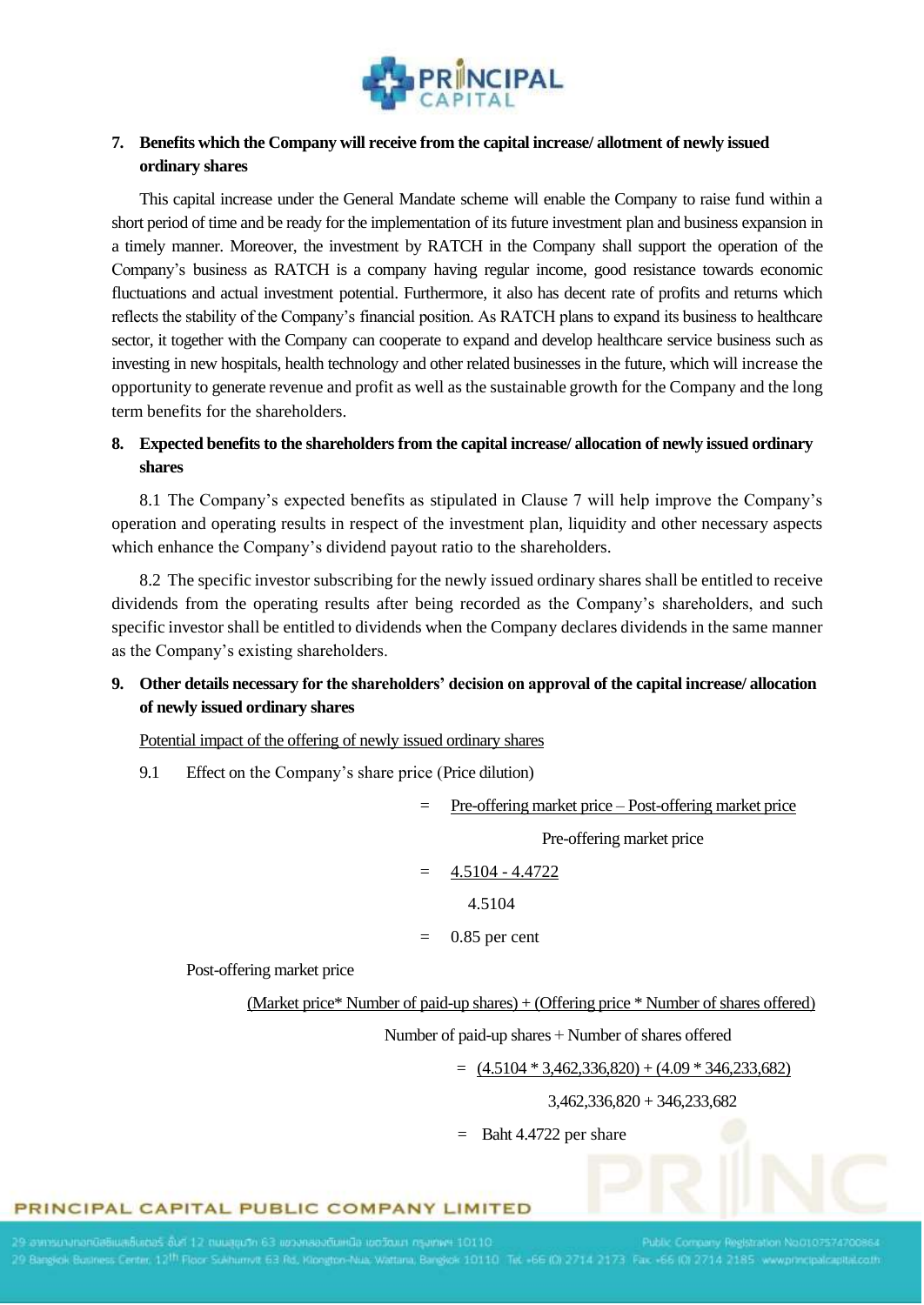

9.2 Effect on the shareholders' voting rights (Control dilution)

|     | Number of shares offered                            |
|-----|-----------------------------------------------------|
|     | Number of paid-up shares + Number of shares offered |
|     | 346,233,682                                         |
|     | $3,462,336,820 + 346,233,682$                       |
| $=$ | 9.09 per cent                                       |

9.3 Effect on earnings per share dilution

The offering of newly issued ordinary shares on this occasion will not affect earnings as the Company has net loss from its operation.

9.4 Effect on the change of the management structure of the Company:

Following the subscription of the newly issued ordinary shares on this occasion, RATCH shall have the right to nominate one representative to be appointed as a director of the Company (who shall not be an authorized director), in accordance with the agreed shareholding percentage.

#### **10. Opinion of the Board of Directors**

#### **10.1 Rationale and necessity of capital increase**

According to the continuous plan for investment and business expansion in the future of the Company, the Board of Directors viewed that the capital increase on this occasion will enable the Company to raise fund within a short period in order to support the investment and expansion plan in respect of hospital and related business by improving or expanding existing hospitals and/or acquiring and/or finding local partners to co-invest in new hospitals in the network as planned.

#### **10.2 Feasibility of proceeds utilization plan**

The Board of Directors viewed that the proceeds utilization plan as stipulated in Clause 6 above is highly possible given that the Company is currently developing and expanding existing hospitals, and is in the negotiation process for some time in respect of the investment in new hospitals.

#### **10.3 Rationality of capital increase, proceeds utilization plan and sufficiency of source of funds**

According to Clause 6 and 10.1 above, the Board of Directors viewed that the objectives of the capital increase, the proceeds utilization plan and the necessity of the capital increase on this occasion are appropriate and will enhance the Company's competitiveness, reputation as well as bringing sustainable growth to the Company. Moreover, the Board of Directors also viewed that the proceeds received from the capital increase on this occasion would be sufficient to support enable the Company to meet its objectives.

# **10.4 Effect on the business operations, financial status and results of operations of the Company**

The plan to utilize the proceeds from the capital increase is as stipulated in Clause 6 above will enhance the Company's effectiveness in growing its business and stability of financial status as well as the Company's business operation.



#### PRINCIPAL CAPITAL PUBLIC COMPANY LIMITED

y Registration No.0107574700864 29 Bangkok Business Centre, 12<sup>th</sup> Floor Sukhumvit 63 Rd, Klongton-Nua, Wattana, Bangkok 10110. Tet +66 (0) 2714 2173. Fax. +66 (0) 2714 2185. www.principal